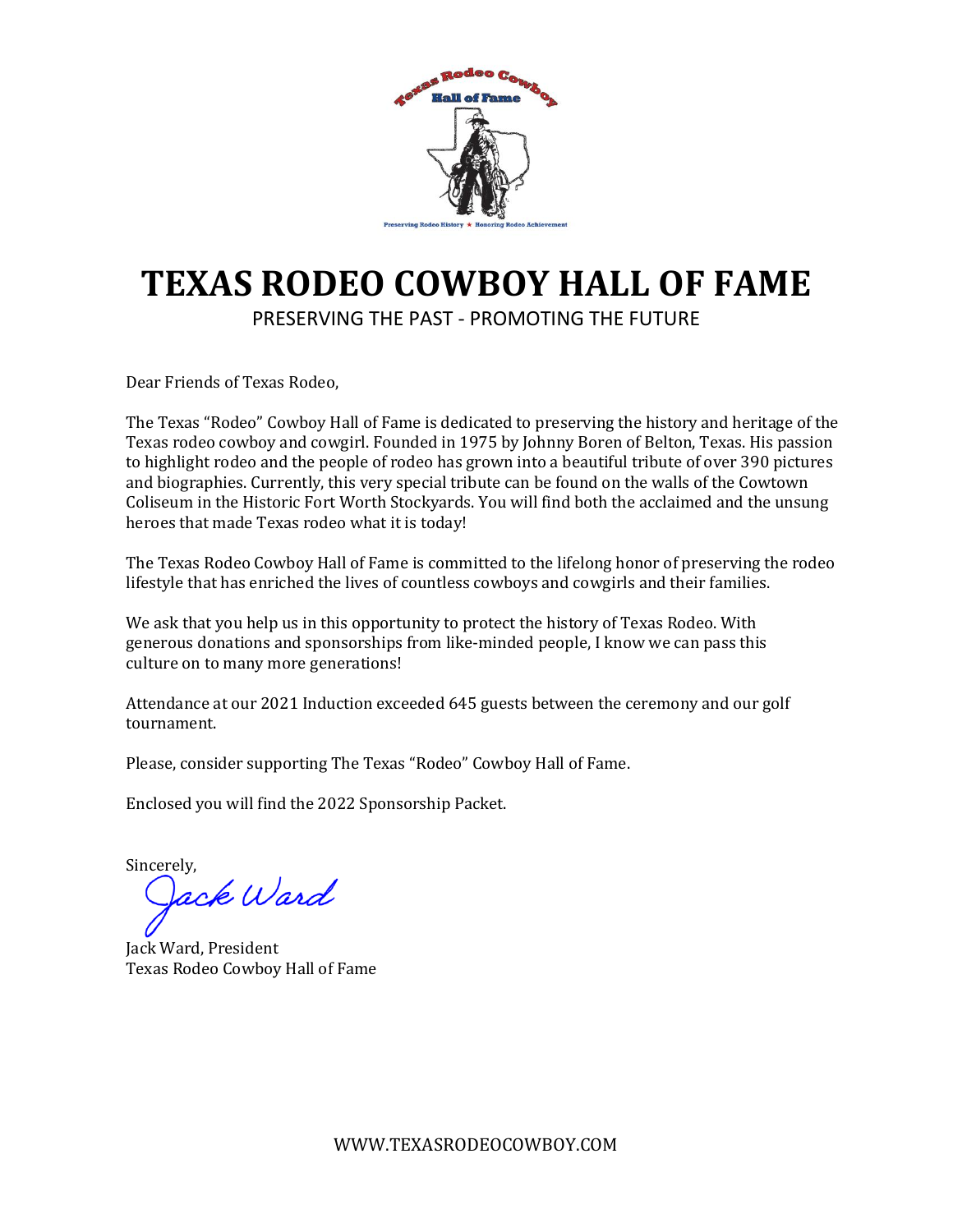

# **TEXAS RODEO COWBOY HALL OF FAME**

PRESERVING THE PAST - PROMOTING THE FUTURE

# **Sponsorship Opportunities**

The Texas Rodeo Cowboy Hall of FAME was founded in 1975 by Belton businessman and PRCA contestant Johnny Boren. His vision and passion for rodeo and for the people of rodeo has allowed us grow into an organization that has been able to pay tribute to over 390 cowboys and cowgirls. Their pictures and biographies currently drape the walls of the Cowtown Coliseum, in the Historic Fort Worth Stockyards. Honored are both the acclaimed and unsung heroes that made Texas rodeo what it is today.

The Texas Rodeo Cowboy Hall of Fame prides itself on honoring world champions and lesser-known trailblazers. Though some of their names may not be as recognizable as others, their impact on the culture and history of rodeo is appreciated by all. That is what makes rodeo and rodeo people so special and that is why the Texas Rodeo Cowboy Hall of Fame is dedicated to preserving the history and heritage of the Texas rodeo cowboy and cowgirl. Texas is known for many great accomplishments, but being home to many of the best cowboys and cowgirls in the entire world is one of its highest honors.

The TRCHF holds an induction ceremony each year to recognize the contributions of the Texas Rodeo heroes and heroines. In addition, the induction provides the opportunity to reunite history and memories of rodeo in one magical event. We at the TRCHF are proud to be home to these brilliant rodeo stories, places and the people who lived them.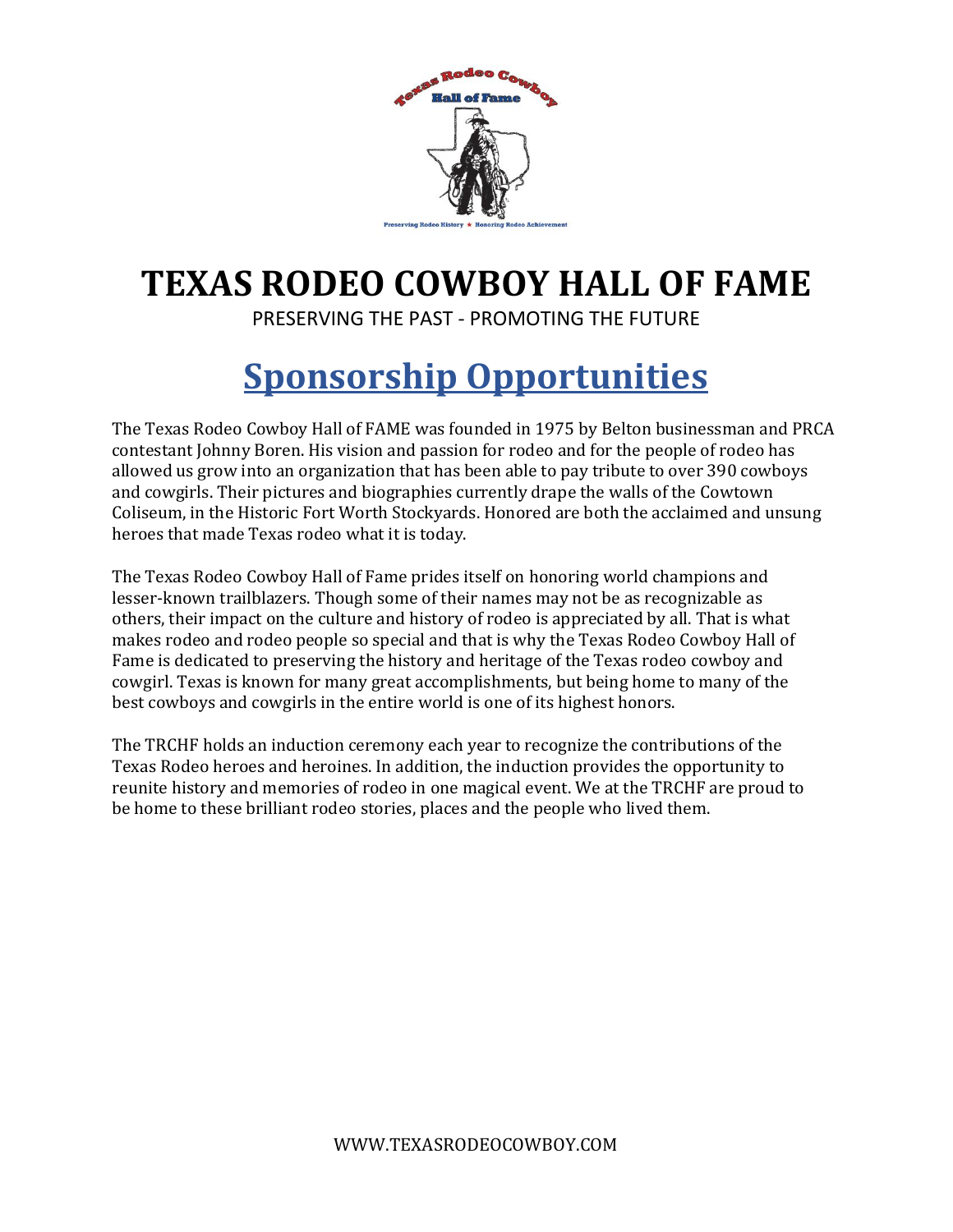

#### **TEXAS RODEO COWBOY HALL OF FAME RODEO REUNION & INDUCTION**

Held in April Annually in the Historic Fort Worth Stockyards

*We are a 501c3 Charity.*

# **Sponsorship Opportunities**

## **PREMIER SPONSOR - \$10,000.00**

- Featured on the Texas Rodeo Cowboy Hall of Fame website with a link to your website
- Recognition in induction program and on event slide show
- Premium reserved table for 8 with name on table at Induction.
- Framed commemorative print by Roger Langford autographed by inductees
- Complimentary one year membership to the TRCHF for one person
- One page ad in President's letter mailed out to membership
- One night stay at Springhill Suites for two guests the night prior to induction ceremony
- Facebook posts published twice monthly throughout the year with company or product highlights
- Two complimentary tickets to the Cowtown Coliseum Rodeo Performance night of Induction
- Gift Bag from TRCHF at your table upon arrival

#### **MAJOR SPONSOR - \$5,000.00**

- Featured on the Texas Rodeo Cowboy Hall of Fame website with a link to your website
- Recognition in induction program and on event slide show
- Recognition from the podium during event
- Premium reserved table for 8 upon request with name on table at induction
- Commemorative gift
- Facebook post made via TRCHF page once a month throughout the year
- Framed group inductee photo
- Gift Bag from TRCHF at your table upon arrival

#### **SPONSOR - \$2,000.00**

- Recognition on website throughout the year
- Recognition in induction program and on event slide show
- Reserved table for 8 upon request at induction with name on table
- Facebook post made once monthly
- Gift Bag from TRCHF at your table upon arrival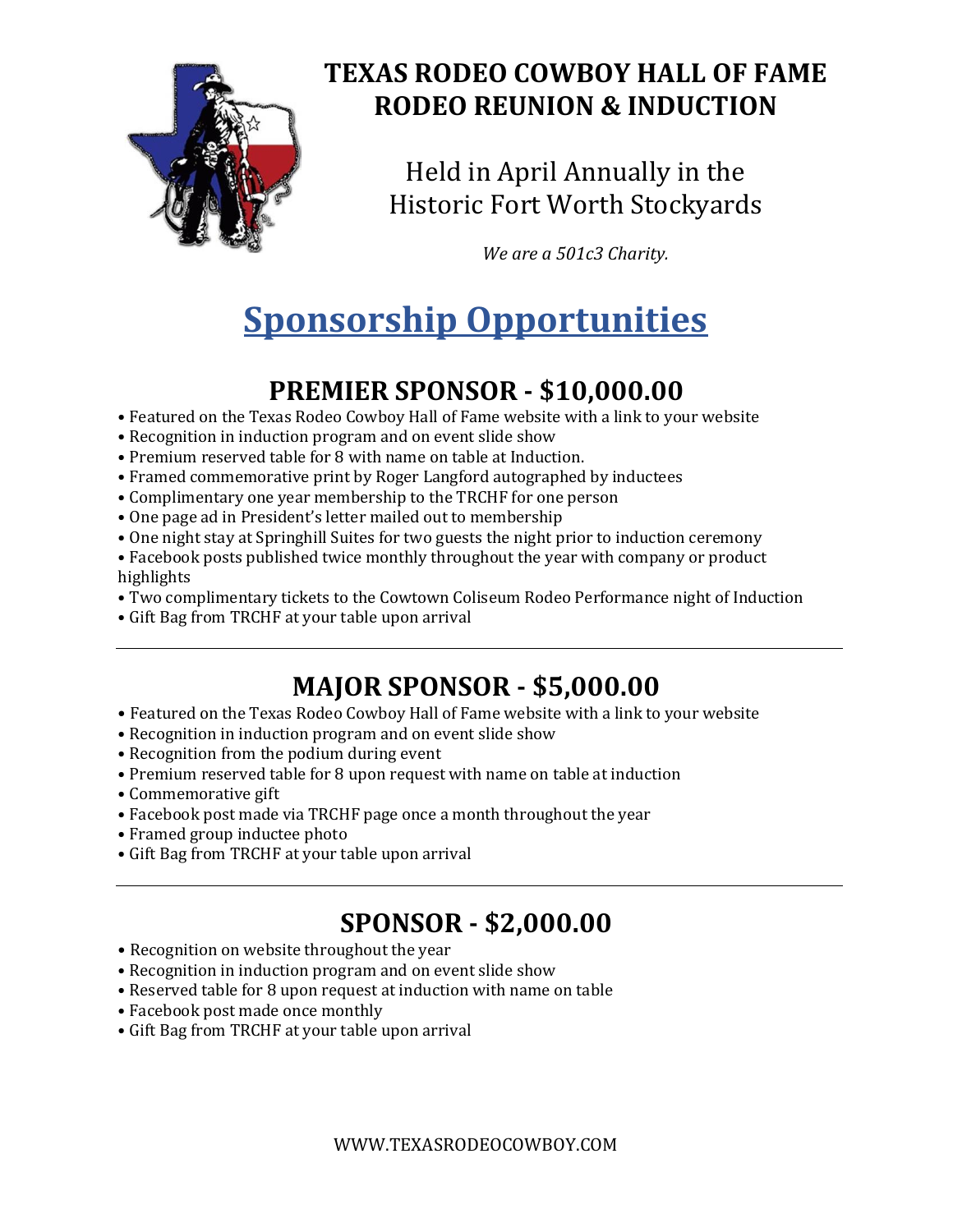

#### **TEXAS RODEO COWBOY HALL OF FAME RODEO REUNION & INDUCTION**

Held in April Annually in the Historic Fort Worth Stockyards

*We are a 501c3 Charity.*

# **Sponsorship Opportunities**

### **HORIZON SPONSOR - \$1,500.00**

- Reserved table at Induction with name on table
- Host 2 Horizon Honorees and their parents at your table
- Recognition in Induction program and on event slide show
- Recognition on website throughout the year
- Facebook post made four times per year

### **ARENA DIRECTOR SPONSORSHIP - \$1,000.00**

- Reserved table for four at induction
- Recognition in Induction program and on event slide show
- Recognition on website
- Facebook post made twice a year for one year

### **BUCKLE SPONSOR - \$300.00**

• Recognition in Induction program